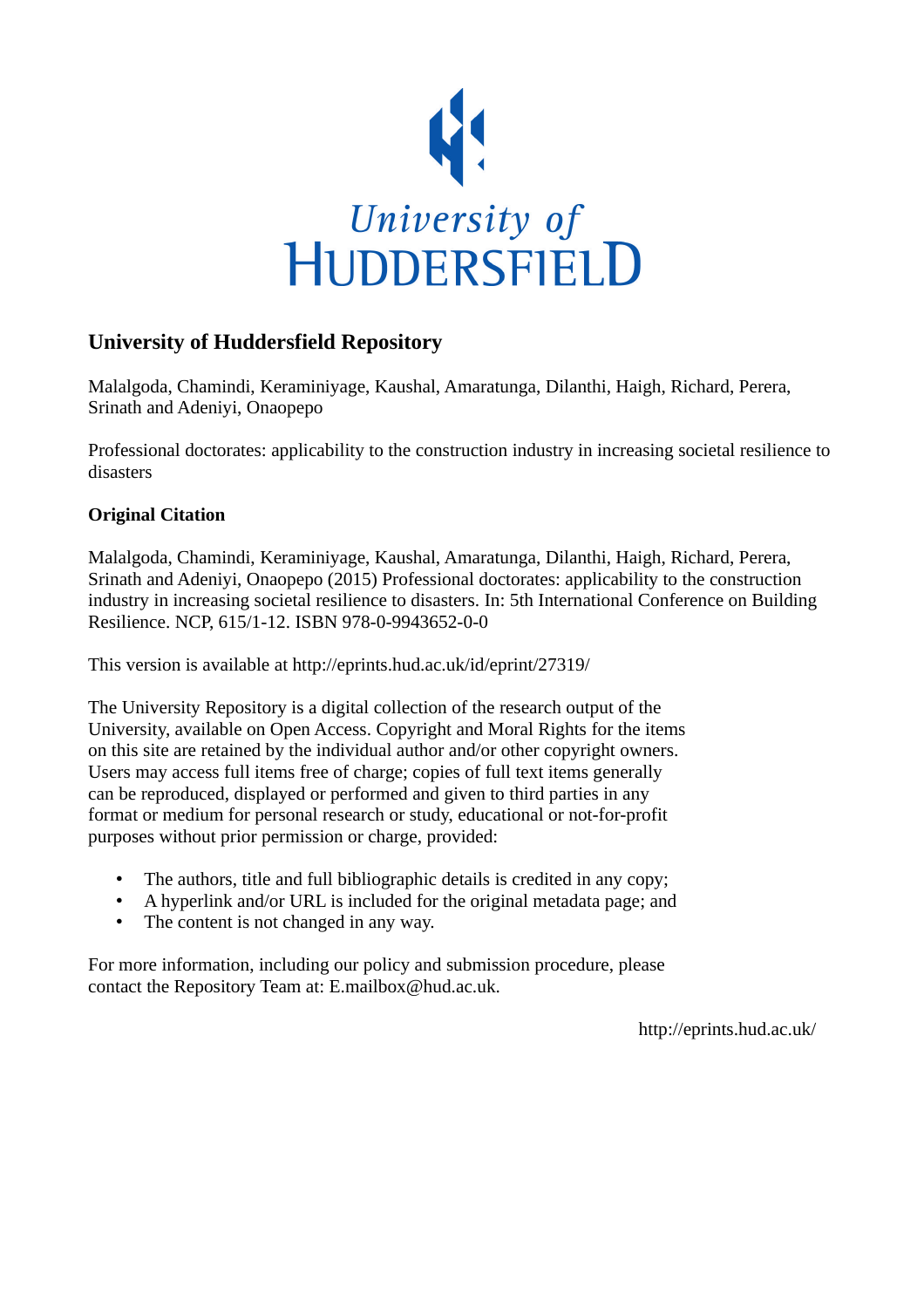# **Professional doctorates: applicability to the construction industry in increasing societal resilience to disasters**

Chamindi Malalgoda, Global Disaster Resilience Centre, University of Huddersfield (email: c.malalgoda@hud.ac.uk) Kaushal Keraminiyage, Global Disaster Resilience Centre, University of Huddersfield (email: k.keraminiyage@hud.ac.uk) Dilanthi Amaratunga, Global Disaster Resilience Centre, University of Huddersfield (email: d.amaratunga@hud.ac.uk) Richard Haigh, Global Disaster Resilience Centre, University of Huddersfield (email: r.haigh@hud.ac.uk) Srinath Perera, Department of Architecture and Built environment, Northumbria University, UK (email: srinath.perera@northumbria.ac.uk) Onaopepo Adeniyi Department of Architecture and Built environment, Northumbria University, UK (email: o.adeniyi@northumbria.ac.uk)

#### **Abstract**

With the increase in occurrence of high impact disasters, the role of Higher Education Institutes (HEIs) in enhancing the disaster related knowledge and skills of construction professionals is highly recognised. HEIs are expected to contribute to both theory and practice in the development of societal resilience to disasters through the development of curricular and modules to update the knowledge and skills that employees have obtained in the past. Doctoral education is identified as one of the methods in upgrading the knowledge of the construction professionals in this regard. Due to the shortcomings of the traditional doctoral programmes in addressing the needs of the industry and professionals, professional doctorates have become increasingly recognised. As such professional doctoral programmes have been considered as more appropriate in developing knowledge and skills of the construction professionals. Accordingly, a EU funded project, CADRE, aims to develop and test an innovative professional doctoral programme that integrates professional and academic knowledge in the construction industry to develop societal resilience to disasters. As part of this project, the paper aims to analyse the applicability of professional doctorates to the construction industry in developing societal resilience. Based on an extensive review of literature, paper introduces the concept of professional doctoral programmes and its applicability to the construction industry in developing societal resilience.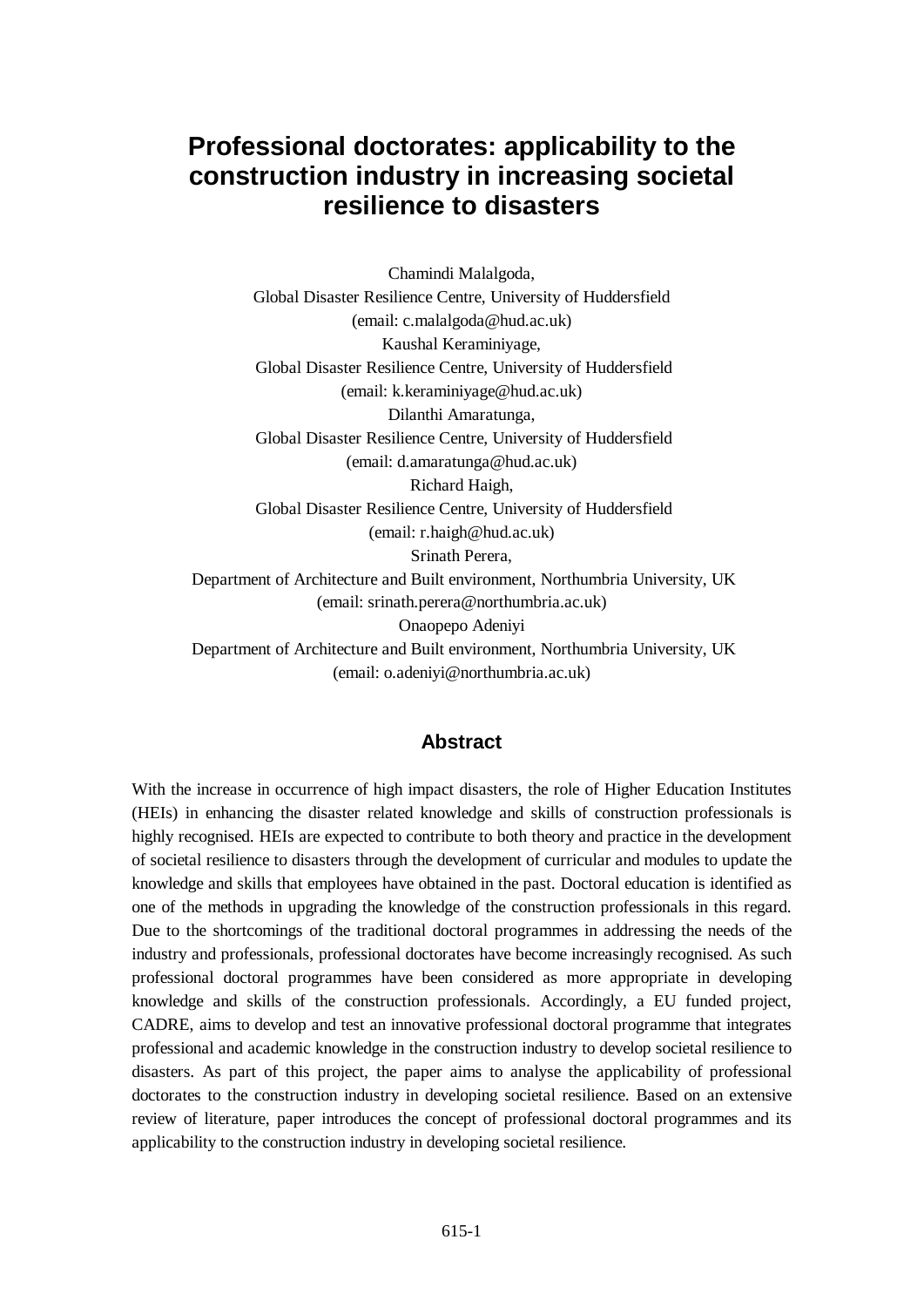**Keywords:** Professional doctorates; disaster resilience; construction; education

### **1. Introduction**

The trend of natural disasters is becoming more frequent causing widespread damage to human and property. Indian Ocean tsunami in 2004, hurricane Katrina in 2005, Haiti earthquake in 2010, New Zealand earthquake in 2011, Japan earthquake and tsunami in 2011, Typhoon Haiyan in 2013, Nepal earthquake in 2015 are some of the major catastrophic disasters over the past decade, which caused devastating and long-term impacts to the affected communities, countries and to the entire nation. Meeting the cost related to natural disasters has increased from US\$ 50 billion a year in the 1980s to US\$200 billion a year in the last decade [\(Georgieva, 2014\)](#page-11-0). The damage to built environment accounts for most of the economic losses of disasters and its failure often determine the amount of fatalities [\(Witt et al., 2014\)](#page-12-0) where collapsing of buildings and infrastructure pose one of the main threats. Accordingly, rehabilitation and reconstruction of the built environment places a huge demand on the funds available for recovery where housing and infrastructure development often account for up to 50% of recovery disbursements [\(Max Lock](#page-11-1)  [Centre, 2009\)](#page-11-1). Consequently, authors such as, [Bosher et al. \(2007\)](#page-11-2), have highlighted the inadequate role of the construction sector in contributing to disaster risk management. Accordingly, with the increase in occurrence of high impact disasters, together with the increase in economic losses, the role of Higher Education Institutes (HEIs) in enhancing the disaster related knowledge and skills of construction professionals is highly recognised. HEIs are expected to contribute to both theory and practice in the development of societal resilience to disasters through the development of curricular and modules to update the knowledge and skills that employees have obtained in the past. Doctoral education is identified as one of the methods in upgrading the knowledge of the construction professionals in this regard. Due to shortcomings of the traditional doctoral programmes in addressing the needs of the industry and professionals, professional doctorates have become increasingly recognised. As such, professional doctoral programmes have been considered as more appropriate in developing knowledge and skills of the construction professionals. In the context, the paper reports initial findings of an EU funded research project, CADRE (Collaborative Action for Disaster Resilience Education) which aims to develop a professional doctorate to integrate the professional and academic knowledge of the construction in developing societal resilience to disasters. Accordingly, it is intended to develop a structured professional doctoral programme, which reflects how the construction sector and its professionals could contribute in achieving resilience for increasing threats from natural and human induced hazards. As part of this project, the paper aims to analyse the applicability of professional doctorates (DProfs) to the construction industry in developing societal resilience.

The paper is based on review of existing literature in order to explore the applicability of professional doctorates to the construction industry in developing societal resilience. The literature review has been conducted by referring books, journal articles, conference proceedings, reports and websites published by various institutions. Accordingly, the paper provides an introduction to the CADRE project and presents a synthesis of literature related to disaster resilience education to construction professionals. The paper then provides an introduction to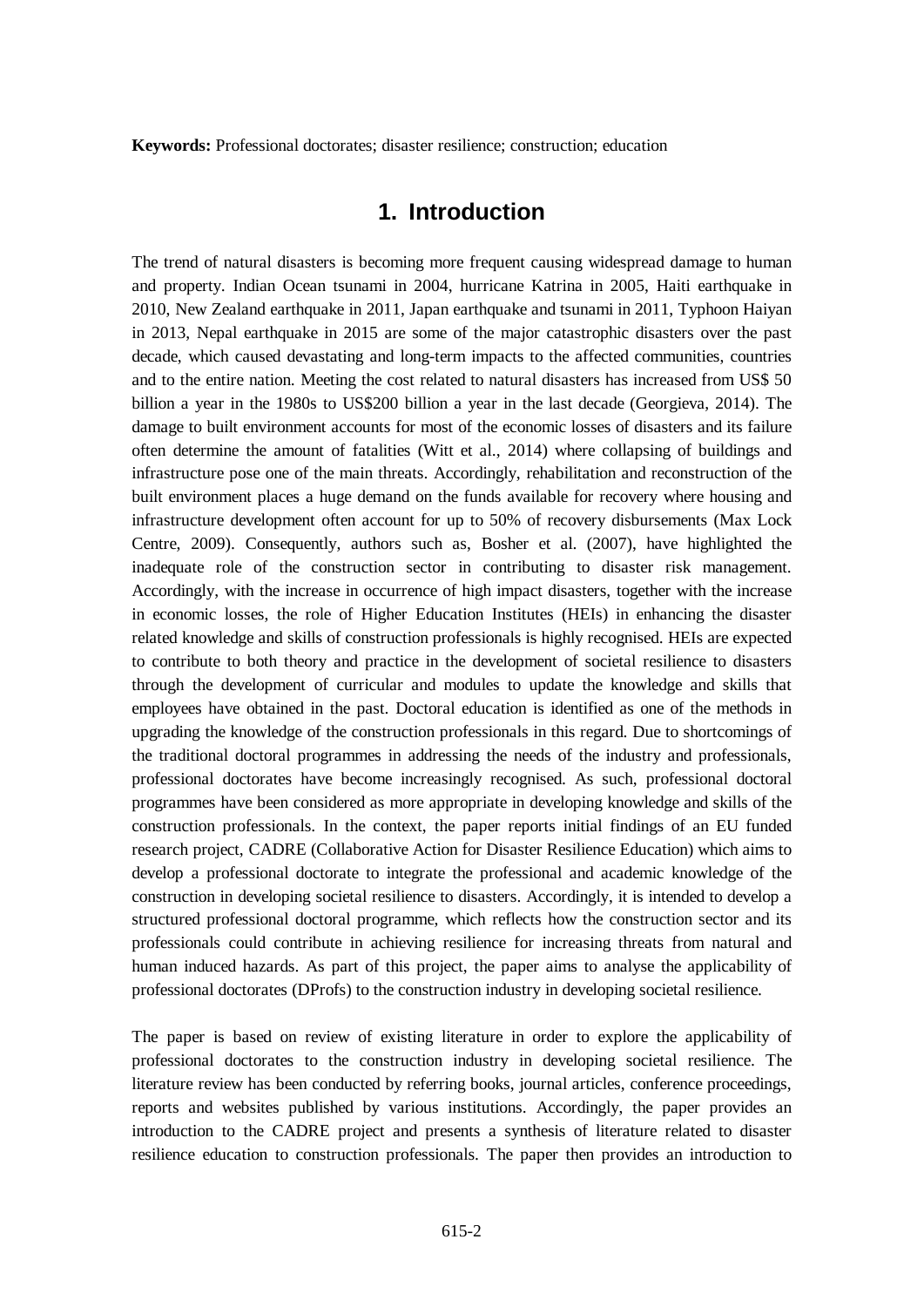professional doctorates and concludes by analysing its applicability to construction sector in developing societal resilience to disasters followed by the way forward.

### **2. Collaborative Action towards Disaster Resilience Education (CADRE)**

There are wide-ranging origins and causes to the many disasters that have affected communities across Europe and globally with ever-greater frequency. If construction researchers and practitioners are to be able to contribute to reduce risk through resilient buildings, spaces and places, it is important that capacity is developed for modern design, planning, construction and maintenance that are inclusive, inter-disciplinary, and integrative. In order to address this challenge, CADRE which is an ERASMUS multilateral project supported by an EU grant will develop an innovative professional doctorate programme that addresses the requirements for lifelong learning and actively promotes collaboration between European HEIs, industry and the community. This novel programme will address the career needs, and upgrade the knowledge and skills, of practising professionals working to make communities more resilient to disasters, and particularly those in, or who aspire to, senior positions within their profession. The candidates will undertake research aimed at making a contribution to the knowledge of professional practice and will involve applied rather than pure research. It will require candidates to establish the research problems from the viewpoint of industry and the community, thus encouraging healthy communication channels between industry, community and university (ICU) and establishing a strong platform for through life learning. In this context, the project, will improve the quality and relevance of higher education through active cooperation between HEIs and partners from outside academia, including construction professional bodies, local/national/international bodies and social partners. Project will achieve this aim by; 1) Establishing a framework for ICU integration to address societal concerns; 2) Developing and testing an innovative professional doctoral programme that integrates professional and academic knowledge in the construction industry to develop societal resilience to disasters; 3) Creating world-class curricula and modules to support the programme and address current and emerging capacity gaps in the development of societal resilience to disasters; 4) Exploiting ICT to enable cross-border cooperation in the sharing and delivery of educational resources that support the professional doctoral programme.

The next section highlights the importance of disaster resilience education to construction professionals.

## **3. Disaster resilience education to construction professionals**

The built environment provides a core to many human activities and facilitates everyday life of human beings. In general terms, the built environment refers to human settlements, buildings and infrastructure [\(Max Lock Centre, 2009\)](#page-11-1). Hazards cause various disruptions to built environment. The damage to built environment accounts for most of the economic losses of disasters and its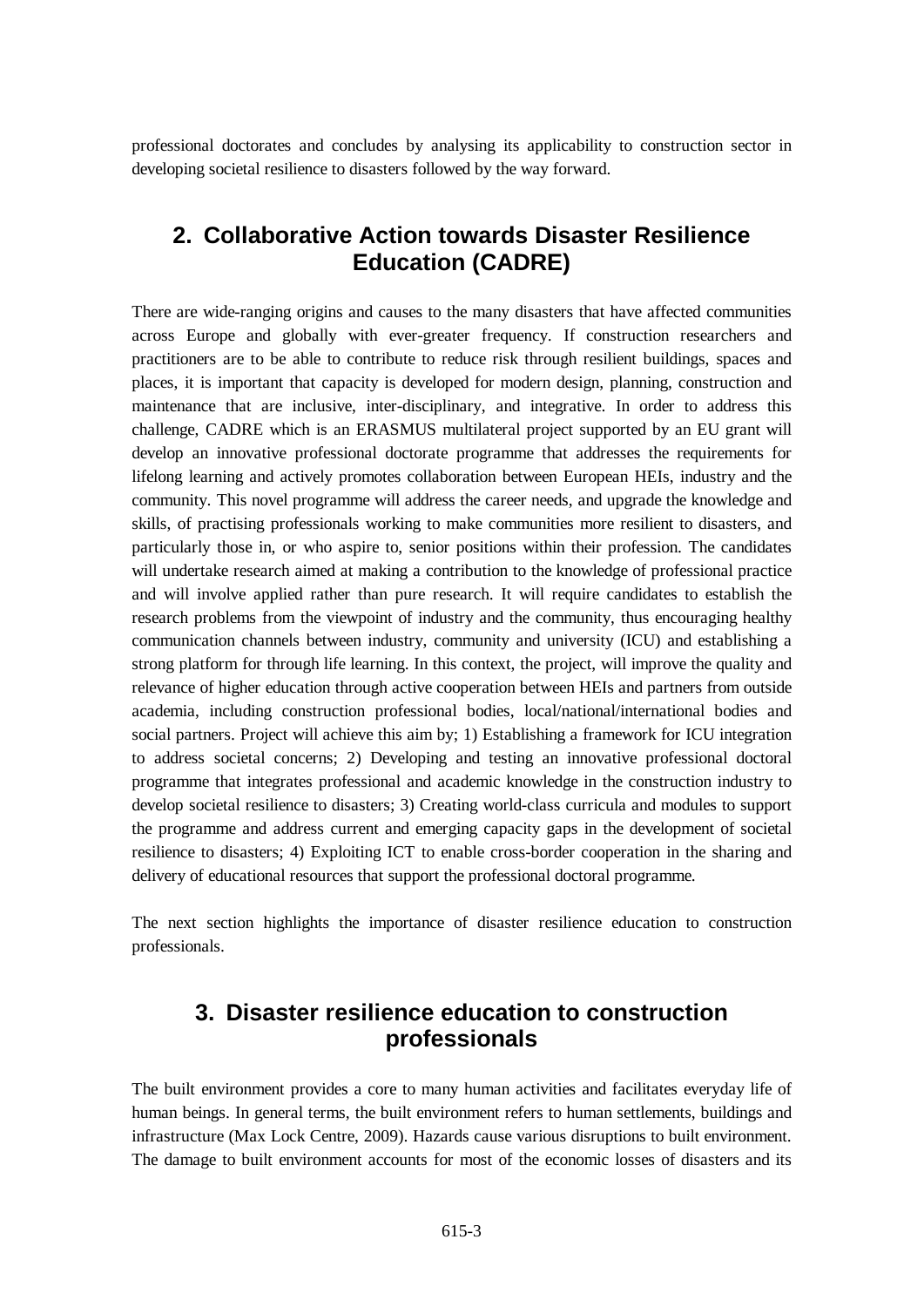failure often determine the amount of fatalities [\(Witt et al., 2014\)](#page-12-0). As such, professionals related to construction sector are expected to play a major role in mitigating such impacts of disasters. [Bosher et al. \(2007\)](#page-11-2) identified two elements of mitigation, structural and non-structural. In structural mitigation, it is expected to strengthen the built environment exposed to hazards by way of better building codes, design and construction practises and in non-structural mitigation, it is expected to direct new developments away from hazards through better land use planning and regulations. Construction professionals therefore are required playing a significant role in contributing to both structural as well as non-structural mitigation. At the same time, it is the duty of the professionals attached to construction sector, to plan, design, construct and operate necessary risk reduction infrastructure and other services to protect the communities exposed to hazards. Besides, it is where the people turn for safety and shelter at a time of a disaster (Witt et [al., 2014\)](#page-12-0). As such built environment should be planned, designed, built and operated in such a way that it can withstand at a time of a disaster. Furthermore, disasters are now widely seen as a consequence of vulnerability, and the naturalness of natural disasters were questioned by authors such as O'Keefe et al. (1976) from 1970s. Accordingly, it was highlighted that disasters result from a combination of natural hazards and social and human vulnerability. In addition, as pointed out by [Cutter et al. \(2008\)](#page-11-3) the immediate effects are attenuated or amplified as a result of the coping responses of social systems, natural systems and the built environment. Hence, poorly planned and designed buildings, housing stocks and infrastructure increase the risk of disasters. As such, construction industry is a key contributor in disaster management and mitigation [\(Chang](#page-11-4)  [et al., 2010\)](#page-11-4) and the disciplines associated with the construction sector are required to become more involved with disaster risk reduction and management initiatives [\(Bosher et al., 2007\)](#page-11-2). Therefore construction professionals are expected to provide a significant contribution to disaster risk reduction and management [\(Max Lock Centre, 2009,](#page-11-1) [Bosher et al., 2007\)](#page-11-2). Construction professionals are the professionals associated with planning, designing, constructing and maintaining the built environment. These professionals mainly include, architects, engineers, planners and surveyors [\(Max Lock Centre, 2009\)](#page-11-1). Accordingly, a greater integration of input is required from all built environment related stakeholders, including those govern/ advise on the built environment and those who actually design, build and operate it [\(Bosher et al., 2007\)](#page-11-2).

However, recent literature concerning disasters has highlighted the inadequate engagement of the construction industry in mitigating the impacts of disasters [\(Chang et al., 2010\)](#page-11-4). Agreeing with [Chang et al. \(2010\)](#page-11-4), [Bosher et al. \(2007\)](#page-11-2) also highlighted the inadequate involvement of professions associated with the construction sector and development, with the stakeholder groups who are integral to the mainstreaming of disaster risk management. This emphasise the need to improve the engagement of construction professionals with the stakeholders who are integral to mainstreaming the disaster risk management to ensure societal resilience to disasters. Therefore, as argued by [Ofori \(2004\)](#page-11-5), it is of importance to provide construction industries with the necessary capacity and capability to plan, design and build structures in a way that will reduce their vulnerability to disasters and to respond effectively to disasters in order to save and protect lives, rehabilitate vital infrastructure, and reinstate economic activities. In doing so, it is necessary to provide knowledge and skills related to disaster resilience and management to construction professionals.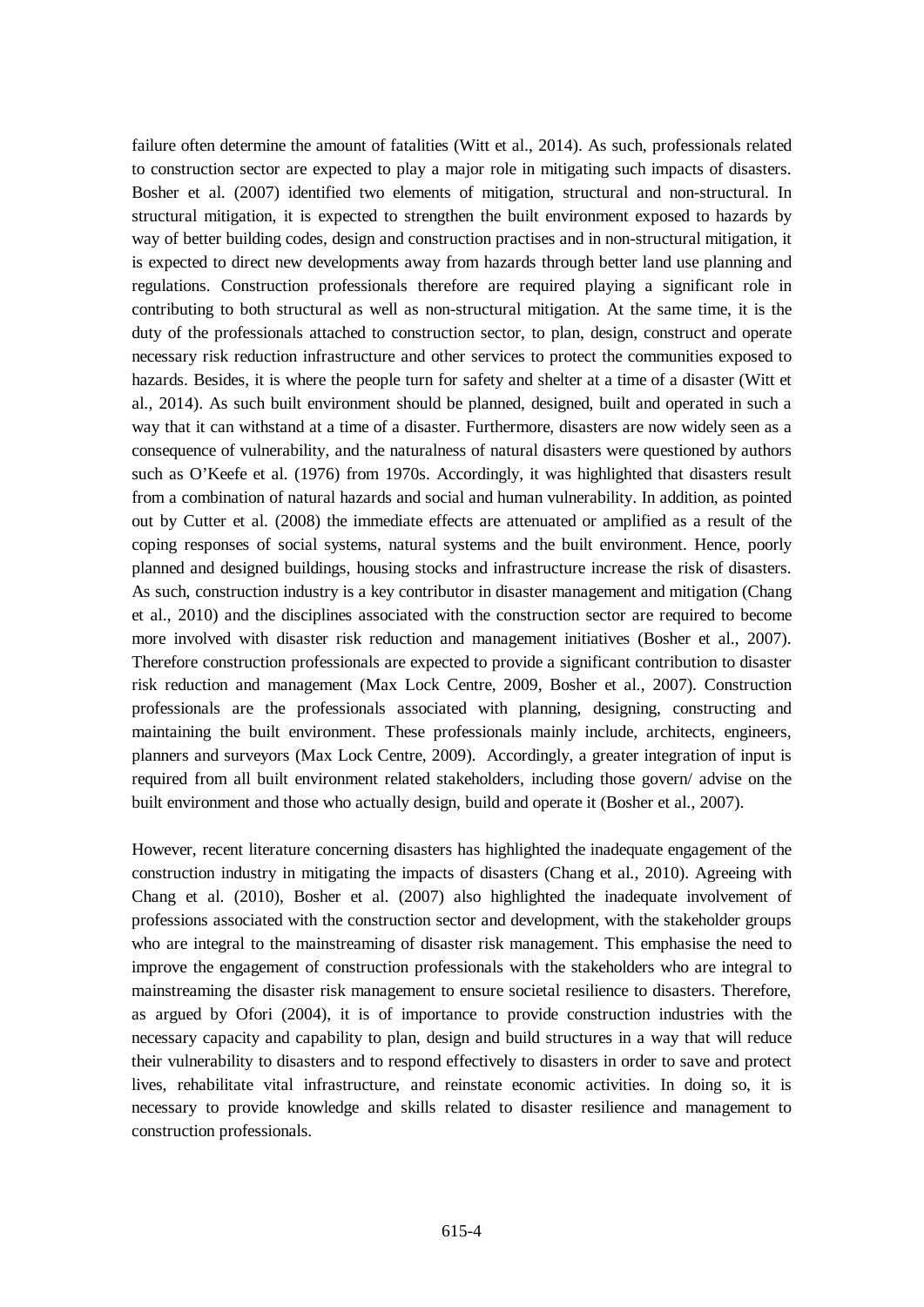Disaster resilience education is all about strengthening the disaster resilience knowledge and capabilities of relevant stakeholders and industries. As a result of prominent gaps in knowledge, Sendai Framework for Disaster Risk Reduction (2015-2030) has identified the need of enhancing the capacities of relevant stakeholders and industries. Accordingly, the framework suggested to "*build the knowledge of government officials at all levels, civil society, communities and volunteers, as well as the private sector, through sharing experiences, lessons learned, good practices and training and education on disaster risk reduction, including the use of existing training and education mechanisms and peer learning*" [\(UNISDR, 2015\)](#page-12-1). As previously highlighted, professionals attached to construction sector play an important role in disaster resilience and management and it is therefore important to design educational and training courses to enable them to successfully fulfil this role [\(Witt et al., 2014\)](#page-12-0). Therefore as argued by [Bosher et](#page-11-2)  [al. \(2007\)](#page-11-2), risk and hazard awareness training needs to be integrated systematically into the professional training of architects, planners, engineers, developers, etc.

Education and training for construction professionals are generally provided by HEIs; vocational education and training providers; built environment professional bodies; construction organisations, and training and development authorities [\(Thayaparan et al., 2015\)](#page-11-6). Out of these, higher educational institutes are expected to play a key role in developing capacities of built environment professionals in contributing to disaster resilience [\(Witt et al., 2014,](#page-12-0) [Thayaparan et](#page-11-6)  [al., 2015\)](#page-11-6). Learning opportunities provided by HEIs can mainly be categorised as formal learning through organised programmes recognised by a qualification or part of a qualification [\(OECD,](#page-11-7)  [2004\)](#page-11-7). However, studies such as [Siriwardena et al. \(2013\)](#page-11-8), highlights that providing disaster management education as a degree programme is ineffective due to the complexity and multidisciplinary nature of the subject. Furthermore, the study highlights, lack of industry involvement and the lack of research and development activities on disaster management by construction sector professionals as a hindrance to effective disaster management education. Accordingly, it has suggested the need of continuously updating the skills and knowledge of construction professionals, in order to contribute effectively to disaster resilience [\(Thayaparan et al., 2015\)](#page-11-6). Thus, in overcoming the challenges of existing approaches of disaster management education, lifelong-learning has been identified as the most appropriate approach to educate construction professionals in the context of disaster resilience and management by the authors such as [Thayaparan et al. \(2015\)](#page-11-6) and [Siriwardena et al. \(2013\)](#page-11-8).

In supporting the concept of lifelong learning and in overcoming the identified challenges of existing approaches to disaster resilience education, it is therefore proposed to develop a professional doctorate on disaster management to construction professionals. By developing a professional doctorate, it is expected that challenges such as, complexity and multi-disciplinary nature of the subject; lack of industry involvement; and lack of research and development activities on disaster management by built environment professionals, could tackle successfully. Moreover, a DProf is intended to be a form of in-service professional development and much significant at a time when "continuing professional development" and "lifelong learning" have had an important influence on the policy climate, and when the intellectual climate of curriculum development has shifted from the development of initial skills and competencies to critical reflection, reflective practice and continuous professional development and is concerned with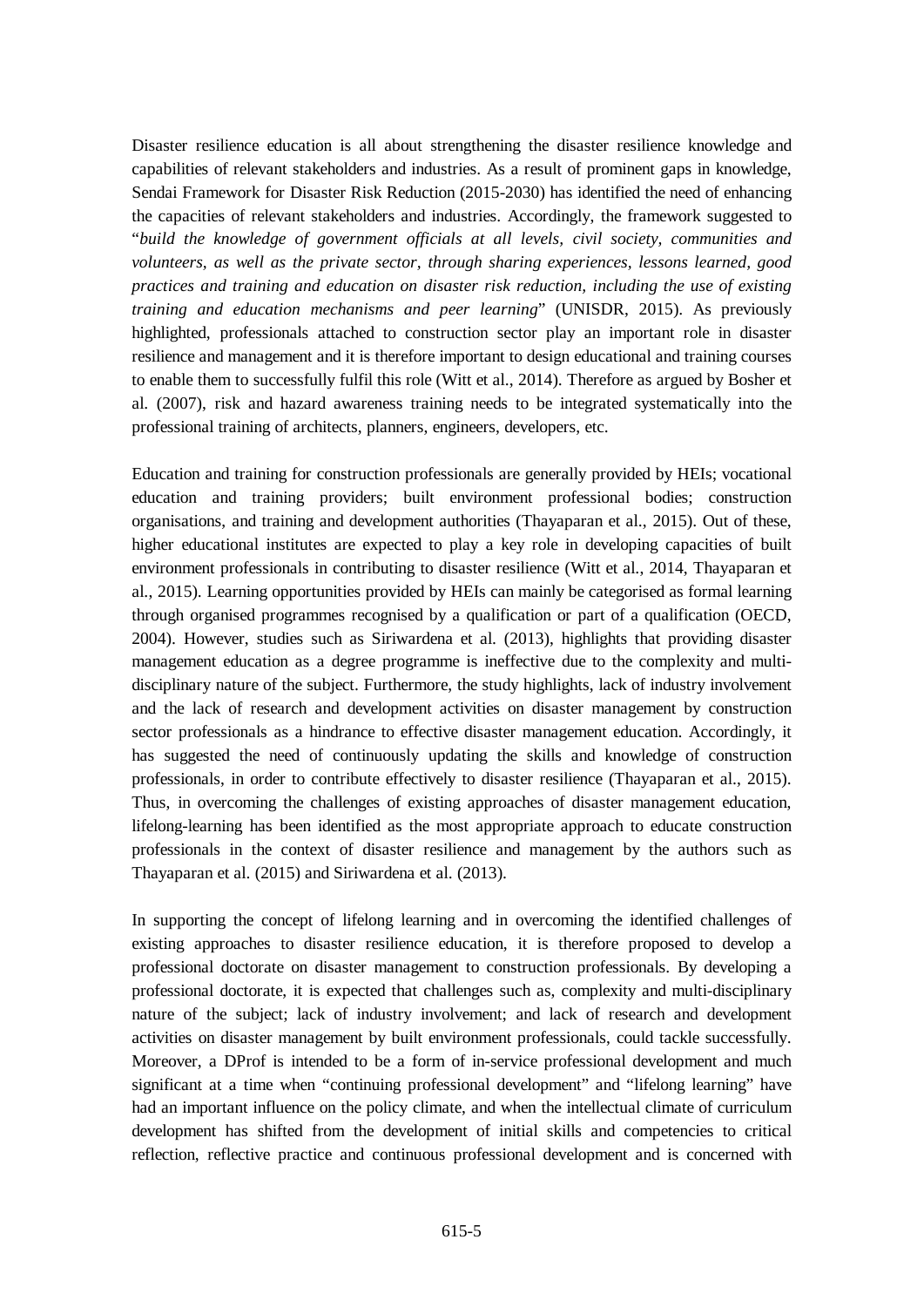making a research-based contribution to practice within the context of upselling construction professionals with disaster resilience expertise. However, before discussing the specific applicability of professional doctorates, it is important to understand what constitutes a professional doctorate. Accordingly, the next section provides an introduction to the professional doctorates.

### **4. Introduction to professional doctorates**

#### **4.1 Professional doctorates**

Before looking into the applicability of professional doctorates to disaster resilience education, it is important to understand what is a professional doctorate. Professional doctorates are now widely available in many UK universities for various disciplines. Most of these professional doctorates target practicing professionals and aim to integrate professional and academic knowledge in the selected discipline. These are available in an increasingly wide range of subjects, such as, education, engineering, health and social care, business, marketing, art and design, musical arts and clinical psychology [\(McGraw-Hill Education, 2014\)](#page-11-9).

The development of professional doctorates began in 1990s and led to a reconsideration of the nature of the doctoral award [\(Maxwell, 2003\)](#page-11-10). According to [Kot and Hendel \(2012\)](#page-11-11), PhDs for many decades claimed as the most prestigious award in the academia. Accordingly, PhDs were offered in wide variety of disciplines including the professional disciplines. As noted by [Bourner](#page-11-12)  [et al. \(2001\)](#page-11-12) the modern Doctor of Philosophy, was originated in Berlin University in the early 19<sup>th</sup> century and spread across the German universities due to the growth in the importance of research in universities. However, as noted by, [Kot and Hendel \(2012\)](#page-11-11), during the first half of the twentieth century PhD tradition has been challenged and as a result new trends were emerged in PhD studies. One of the important trend emerged in number of countries was the creation of new forms of doctoral degrees, such as professional doctorates, applied doctorates, practitioner doctorates, clinical doctorates in various disciplines [\(Kot and Hendel, 2012\)](#page-11-11). Out of these new forms of doctorates, professional doctorates were widely adopted in countries such as USA, UK and Australia and as of 2012, more than 50 professional doctorate awards were offered in the USA and in the UK, and around 20 in Australia and showed a steady increase in professional doctorates [\(Kot and Hendel, 2012\)](#page-11-11). However, authors further revealed that there is no agreement within and across countries on the core characteristics and standards of professional doctorates. Accordingly [Kot and Hendel \(2012\)](#page-11-11) noted that there is no standard definition to professional doctorates. As such professional doctorates may differ across institutions and subjects and even within subjects [\(Bourner et al., 2001\)](#page-11-12). However, authors claimed that most of the professional doctorates have been designed to develop the research based career development for experienced practitioners in the profession whereas traditional PhDs intend to develop professional researchers. Accordingly, authors argued that professional doctorates are designed to develop 'researching professionals'. Agreeing to this, [Neumann \(2005\)](#page-11-13) emphasised that the major difference between a PhD and professional doctorates is in the target populations and selection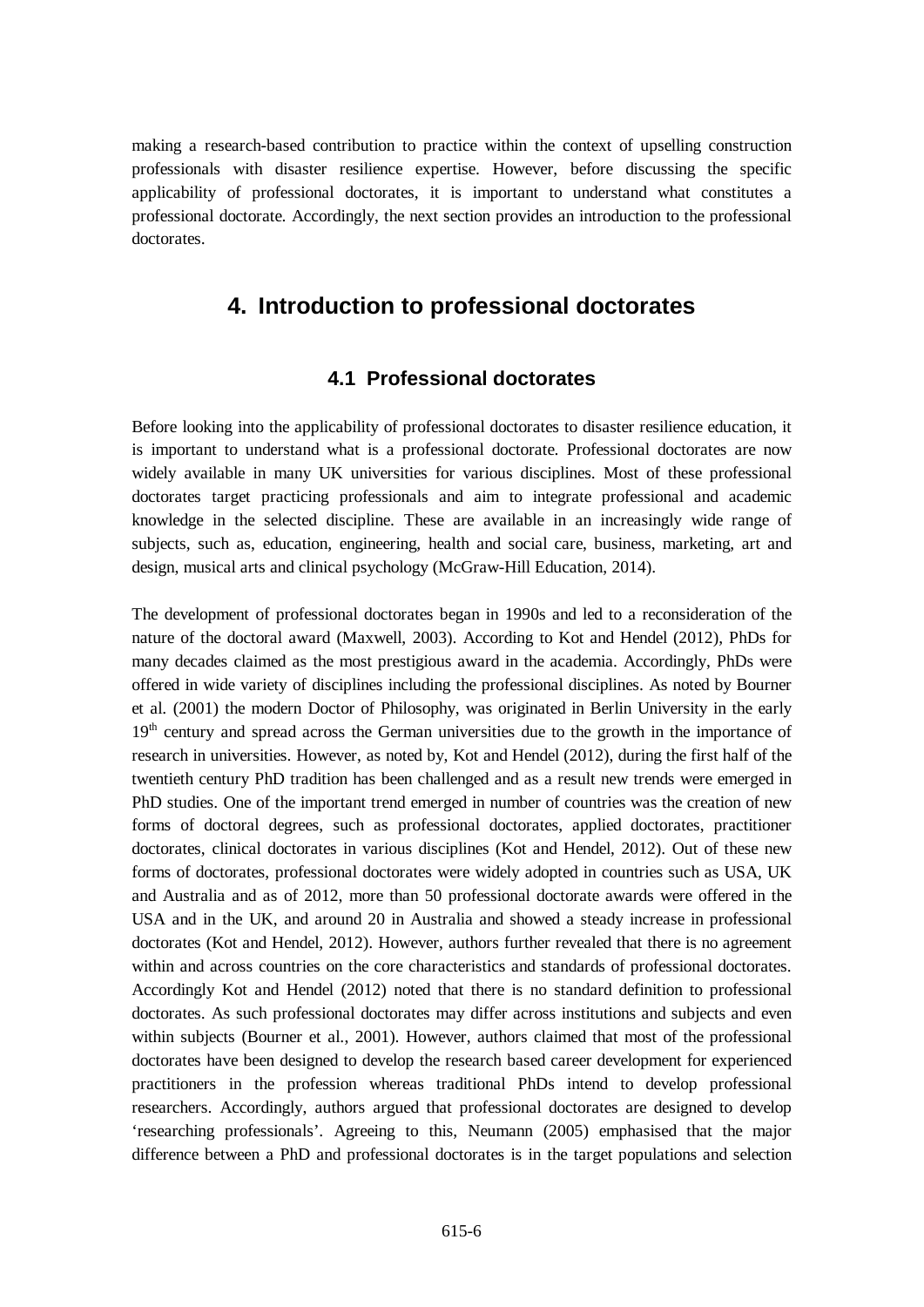criteria for students. In addition the amount of fees is another contrasting feature in some disciplines and in some institutions. However, The UK Council for Graduate Education has defined a professional doctorate as *'a programme of advanced study which, whilst satisfying the university criteria for the award of a doctorate, is designed to meet the specific needs of a professional group external to the University, and which develops the capability of individuals to work within a professional context*' [\(UKCGE, 2002\)](#page-12-2). Accordingly, professional doctorates have certain characteristics that distinguish from a traditional PhD. According to [McGraw-Hill](#page-11-9)  [Education \(2014\)](#page-11-9), "*professional practice, the development and/or application of expertise directly in the practice setting and practitioner research are central to professional doctorates*". As such most professional doctorates expect the candidates to research on a topic, which relates to their own working lives [\(Bourner et al., 2001\)](#page-11-12). Accordingly, candidates are expected to start the research with a problem in professional practice and to make original contribution to knowledge of professional practice through research [\(Bourner et al., 2001\)](#page-11-12). [Maxwell \(2003\)](#page-11-10) has identified two generations of professional doctorates; first generation sometimes referred to as 'PhD plus coursework' where more emphasis was given to academic over professional knowledge and outputs. In contrast, in the second generation, more emphasis was given to realities of workplace and to make improvements to the profession. The next section highlights the evolution of the professional doctorates in the UK.

#### **4.2 Professional doctorates in the UK**

Since early 1990s the form of the UK doctorates have diversified in order to accommodate the various needs of the student population [\(The Quality Assurance Agency for Higher Education,](#page-11-14)  [2011\)](#page-11-14). Accordingly, various forms of doctorates have emerged in response to the needs of the various professions. This resulted in the emergence of professional doctorates and practice-based or practice-led doctorates [\(The Quality Assurance Agency for Higher Education, 2011,](#page-11-14) [Bourner](#page-11-12)  [et al., 2001\)](#page-11-12). Accordingly, a number of Professional doctorates came to England in the decade of 1990s and by the end of the decade, professional doctorates were found in over three-quarters of the 'old' universities and a third of the 'new' universities [\(Bourner et al., 2001\)](#page-11-12). Most of these doctorates have encompassed structured elements, such as lectures and seminars and focussed on acquiring professional knowledge and skills in addition to conducting original research [\(The](#page-11-14)  [Quality Assurance Agency for Higher Education, 2011\)](#page-11-14). In addition, these doctorates provided the opportunity to undertake the research in the workplace and to select a topic, which has direct effect on improving the professional practice, related to the host organisation. These are usually open to experienced professionals employed in any area of work, including emerging professions and disciplines and often taken on part time while working at the host organisation; where successful completion normally leads to professional and/or organisational change [\(The Quality](#page-11-14)  [Assurance Agency for Higher Education, 2011\)](#page-11-14). However, in some cases, candidates are registered as full time students while most of their time is spent working at industrial or professional organisation [\(Bourner et al., 2001\)](#page-11-12).

Various models of professional doctorates exist even within the UK, and these are usually summarised by the respective institution in their programme specification [\(The Quality](#page-11-14)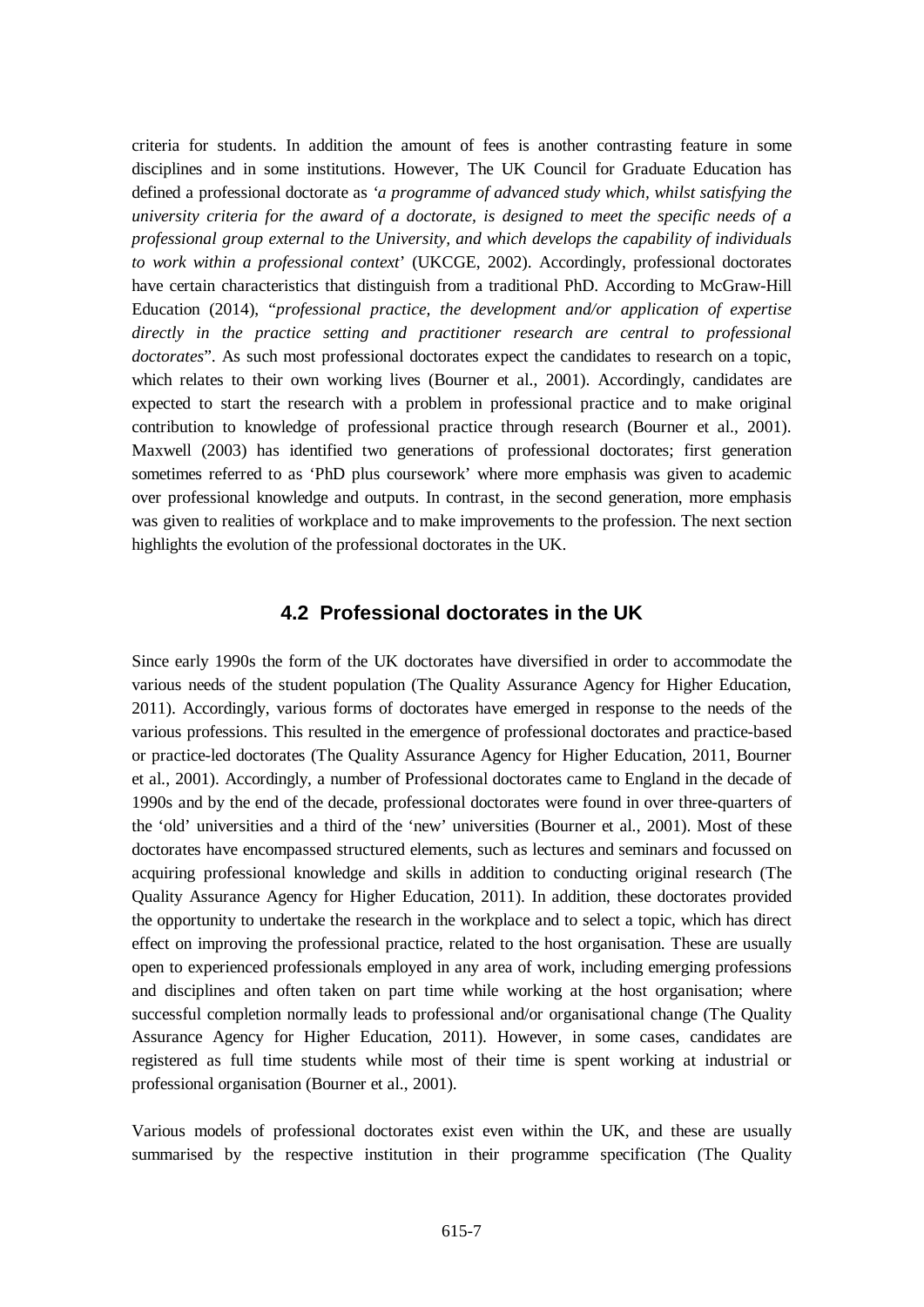[Assurance Agency for Higher Education, 2011\)](#page-11-14). The UK model of professional doctorates usually consist with a taught component; focussing on the field of study and on research training [\(Bourner et al., 2001\)](#page-11-12). Though credit is not normally assigned to doctoral degrees, credit may be awarded for successful completion of assessed structured elements [\(The Quality Assurance](#page-11-14)  [Agency for Higher Education,](#page-11-14) 2011). However, according to [Bourner et al. \(2001\)](#page-11-12), the taught component is usually structured based on credit rated modules. The next section explores the applicability of professional doctorates for disaster resilience education.

# **5. Applicability of professional doctorates to the construction industry in developing societal resilience to disasters**

As explained in earlier sections, disaster resilience and management is a multi-disciplinary subject area and multi stakeholder efforts are required for successful implementation. Some of the main stakeholders include national and local government institutes; NGOs, INGOs and other international organisations; academia; private sector; and community. Some of these stakeholders employ and/or consult professionals attached to the construction and expect various levels of knowledge and skills to fulfil their organisational needs in developing societal resilience to disasters. Accordingly stakeholders demand certain level of knowledge and skills from construction professionals to reduce the threats posed by natural and human induced hazard. If construction researchers and practitioners are to be able to contribute to reduce risk through resilient buildings, spaces and places, it is important that capacity is developed for modern design, planning, construction and maintenance that are inclusive, inter-disciplinary, and integrative. In order to address this challenge, it is proposed to develop an innovative professional doctorate to integrate professional and academic knowledge in the construction industry to develop societal resilience to disasters. By developing a professional doctorate, it is expected that challenges such as, complexity and multi-disciplinary nature of the subject; lack of industry involvement; and lack of research and development activities on disaster management by built environment professionals, could tackle successfully. Accordingly the aim of this section is to highlight the applicability of DProf programme to construction in developing societal resilience and therefore some of the salient features are highlighted below.

Contribution to theory and practice: In terms of disaster resilience and management, more applied research is required in order to develop the construction industry with necessary capacities to plan, design, build and operate resilient structures to increase societal resilience to disasters. The aim of a DProf programme is to integrate professional and academic knowledge in the selected discipline. Accordingly, it will provide opportunities to the candidates to undertake research aimed at making a contribution to the knowledge of professional practice and will involve applied rather than pure research. It will require candidates to undertake the research in the workplace and to select a topic, which has direct effect on improving the professional practice, related to the host organisation where successful completion normally leads to professional and/or organisational change. It will therefore strengthen not only the academic knowledge and cooperation between the universities and industries, but also the concerns, capabilities and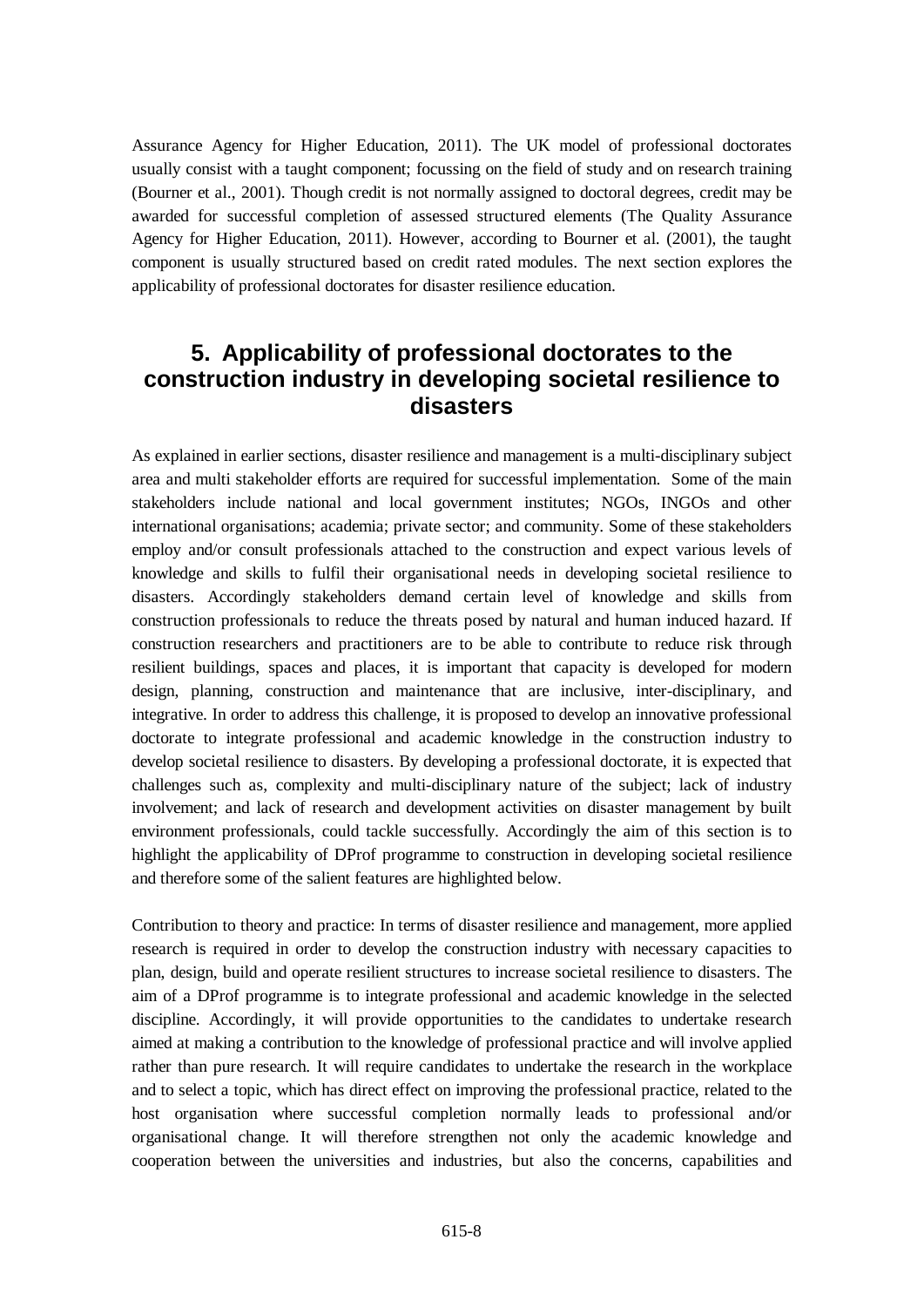expectations of the relevant stakeholders related to disaster resilience and management. As such, professional doctorates are very much appropriate to construction sector in developing societal resilience to disasters. Accordingly, it will make a research-based contribution to practice within the context of upselling construction professionals with disaster resilience expertise.

Cross-institutional supervisory teams and working environments – One of the main advantages of a DProf is that it enables cross-institution supervisory teams, as well as supervisors from industry. Due to the multi-disciplinary nature of the subjects, having cross-institutional supervisory teams will enhance the quality and relevance of the research and ultimately the contribution to the practice. Unlike a traditional PhD, having supervisors from the industries where research is based on can significantly add value to the research. In addition, DProfs allow students to be based at relevant industries, which will lead to pan stakeholder links, helping to promote inter-disciplinary and inter-sectoral working among candidates, as well as addressing the problem of social and intellectual isolation that is common in doctoral study.

Career needs of practicing professionals: One of the main disadvantages of traditional doctorates is that it is not very attractive to the practicing professionals. As explained earlier, traditional doctorates more often contributes to theory of knowledge and as a result, is not much popular with the practicing professionals in the construction sector. As argued by [Bourner et al. \(2001\)](#page-11-12) professional doctorates are attractive to those who aspire their own personal development and a commitment to furthering the cause of their profession. Therefore developing a professional doctorate will address the career needs, and will upgrade the knowledge and skills, of practising professionals working to make communities more resilient to disasters, and particularly those in, or who aspire to, senior positions within their profession. The education and training delivered will be more relevant to the world of work, which is vital for the labour market and for people's employability. It will further broaden and deepen the employees' understanding of the disciplines in which they are studying, upgrade their skills, promote inter-disciplinary working, and provide them with appropriate transferable skills. Accordingly it is expected that DProf programmes will attract learners, from the construction industry, to develop solutions to their labour market demands through doctoral studies.

Part time attendance: Another major barrier in traditional PhDs for construction practitioners is that, quite often they are unable to study full-time, and employers are not willing to invest for full-time PhDs. Therefore, in order to meet the needs of practising professionals and their employers, flexible study modes are offered in DProfs, with only part-time attendance necessary; the rest of the time the candidate is expected to spend in industry or a professional organisation. In contrast to traditional doctorates, this will enable universities to provide the structured support that is often missing for other part-time doctoral students.

Collaboration: DProfs promotes collaboration between HEIs and industries, which are key stakeholders in disaster resilience and management. The collaboration is further supported by facilitating cross-institutional supervisory teams and working-groups. Accordingly, it is expected to improve the quality and relevance of DProf programme through active cooperation between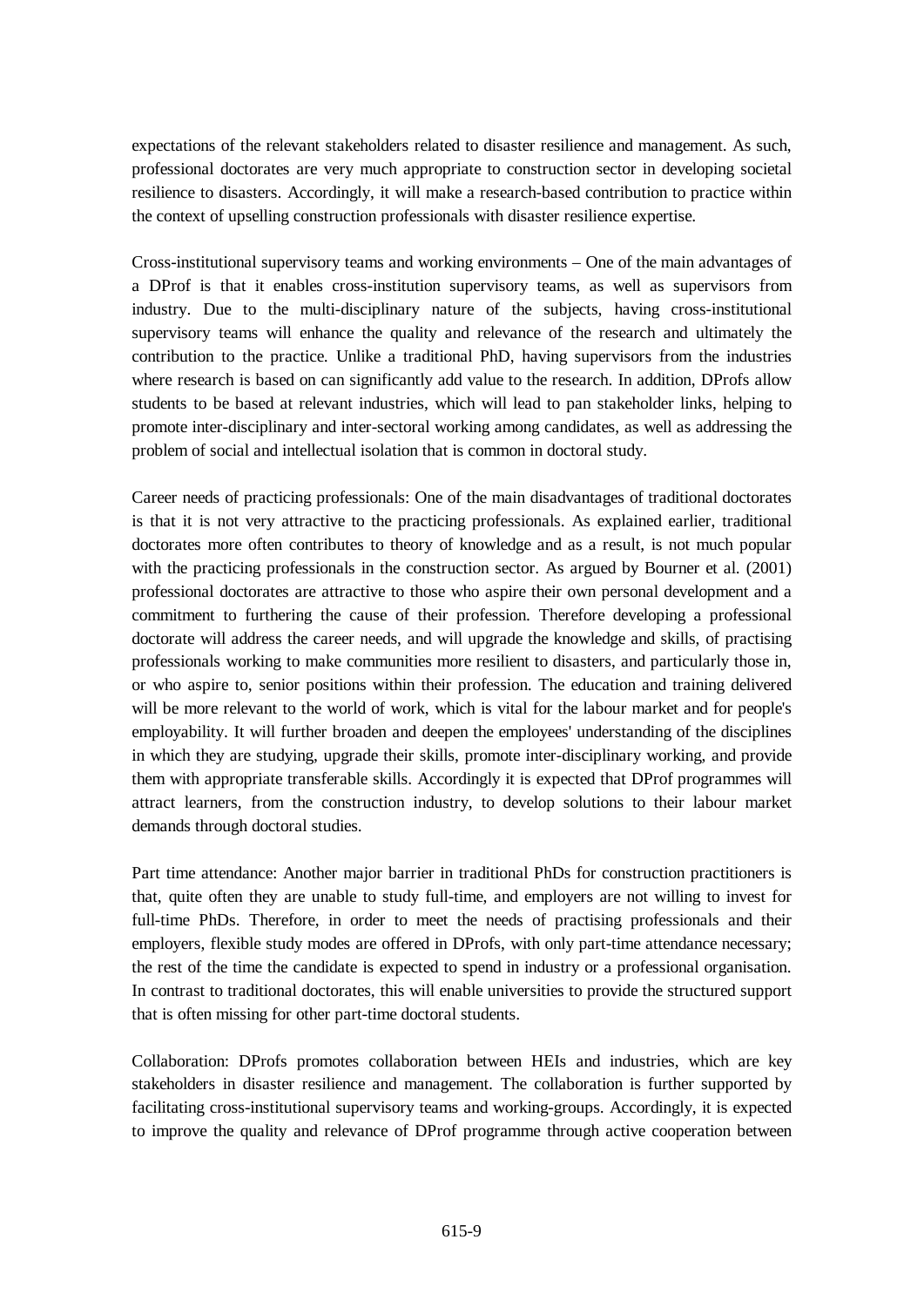HEIs and partners from outside academia, including construction professional bodies, local/national/international bodies and social partners.

Lifelong learning and continuous professional development: The DProf is intended to be a form of in-service professional development. Construction professionals will therefore benefit from the proposed professional doctoral programme, which will provide opportunities for learners to access lifelong, learning in increasing societal resilience to disasters. In overcoming the challenges of existing approaches of disaster management education, lifelong-learning has been identified as the most appropriate approach to educate construction professionals in the context of disaster resilience and management by the authors such [Thayaparan et al. \(2015\)](#page-11-6) and [Siriwardena et al.](#page-11-8)  [\(2013\)](#page-11-8). Therefore, developing an innovative professional doctorate will address the requirements for lifelong learning and will enhance not only academic knowledge, but also the concerns, capabilities and expectations of the relevant industries and communities. In turn, this will create the necessary intra Industry, Community and University feedback and feed-forward mechanisms to enable effective lifelong learning.

Customisable: In serving the needs of various stakeholders, it is proposed to develop a professional doctorate with a generic framework, which enables a wide range of professionals from the public, private and voluntary sectors to negotiate programmes that are customized to the needs of their own professions and organisations [\(Doncaster and Thorne, 2000\)](#page-11-15) serving to reduce the risk of disasters. Accordingly, it is expected that all construction professionals serving all of stakeholder groups attached to disaster resilience and management will benefit from the developed programme.

## **6. Way forward**

Development of the programme involves a substantial level of research activities to study and analyse market needs in order to capture the labour market requirements for disaster resilience and its interface with the construction industry and its professionals. Accordingly, the first phase of research involved, capturing the needs of 5 stakeholder groups associated in disaster resilience and management as well as current and emerging skills and ultimately competencies, applicable to built environment professionals towards enhancing societal resilience to disasters. Accordingly, 87 semi-structured interviews were conducted with national and local government organisations; community; NGOs, INGOs and other international agencies; academia and research organisations; and private sector. The interviews were aimed at capturing the needs as well as skills, applicable to built environment professionals towards enhancing societal resilience to disasters. Accordingly, a structured doctoral programme will be developed to cater the identified needs and skills. The programme will reflect how the construction sector and its professionals can contribute to achieving resilience in the case of increasing threats from natural and human induced hazards. The content of the DProf programme framework will generally attempt to include advanced discipline-based subject study with the relative proportions varying according to the needs that were identified through the market needs analysis; individual reflective professional development; research methodology training; and professional practice-based research projects.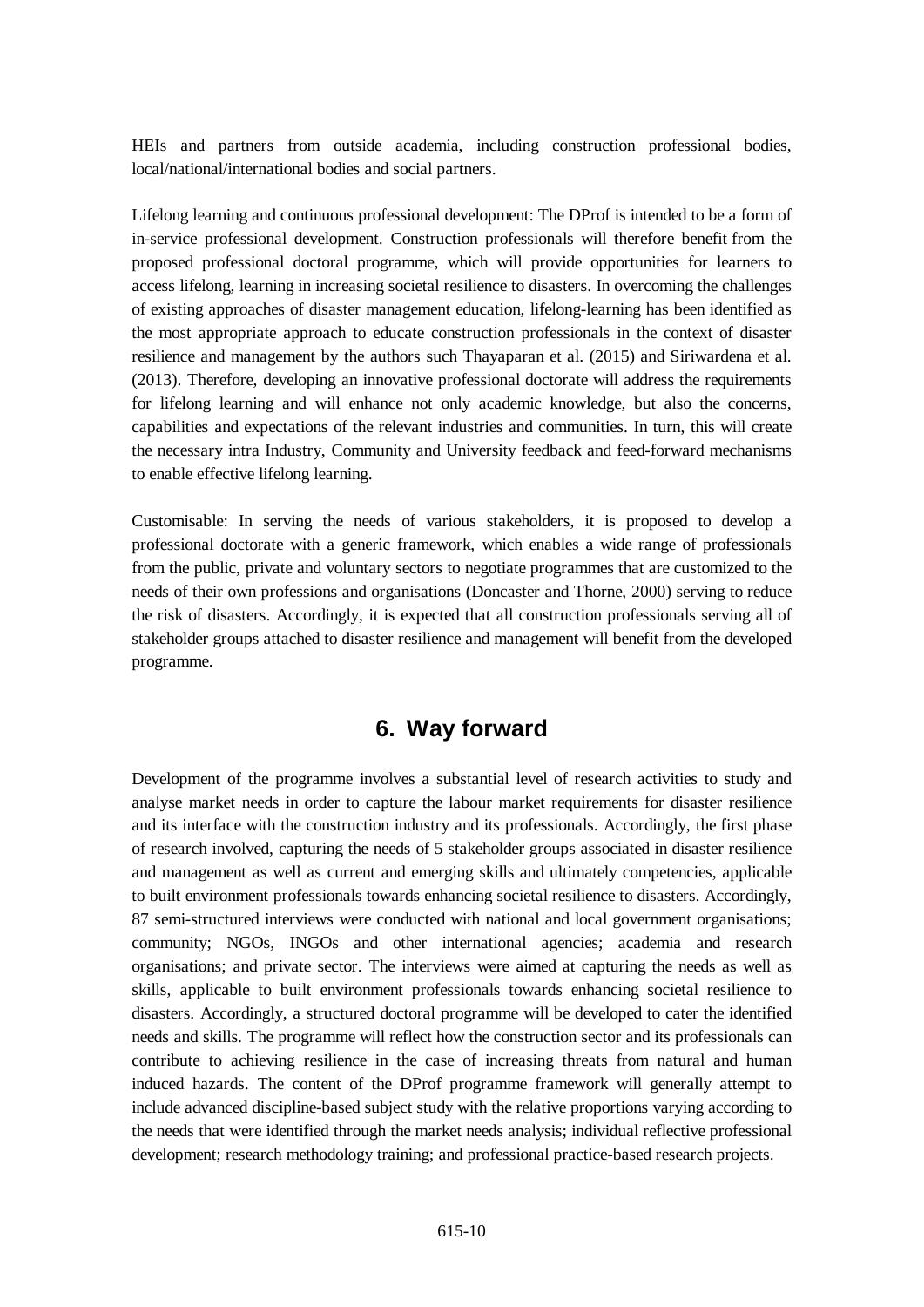### **Acknowledgements**

CADRE research project has been funded with support from the European Commission. This publication reflects the views only of the authors, and the Commission cannot be held responsible for any use, which may be made of the information contained therein.

#### **References**

- <span id="page-11-2"></span>BOSHER, L., DAINTY, A., CARRILLO, P., GLASS AND, J. & PRICE, A. 2007. Integrating disaster risk management into construction: a UK perspective. *Building Research and Information,* 35**,** 163-177.
- <span id="page-11-12"></span>BOURNER, T., BOWDEN, R. & LAING, S. 2001. Professional Doctorates in England. *Studies in Higher Education,,* 26**,** 65-83.
- <span id="page-11-4"></span>CHANG, Y., WILKINSON, S., SEVILLE, E. & POTANGAROA, R. 2010. Resourcing for a resilient post‐ disaster reconstruction environment. *International Journal of Disaster Resilience in the Built Environment,* 1**,** 65-83.
- <span id="page-11-3"></span>CUTTER, S. L., BARNES, L., BERRY, M., BURTON, C., EVANS, E., TATE, E. & WEBB, J. 2008. A place-based model for understanding community resilience to natural disasters. *Global Environmental Change,* 18**,** 598-606.
- <span id="page-11-15"></span>DONCASTER, K. & THORNE, L. 2000. Reflection and Planning: Essential elements of professional doctorates. *Reflective Practice: International and Multidisciplinary Perspectives,* 1**,** 391-399.
- <span id="page-11-0"></span>GEORGIEVA, K. 2014. Disaster cost quadrupled in past decades. *Dailymail - mail online*, 5 June 2014.
- <span id="page-11-11"></span>KOT, F. C. & HENDEL, D. D. 2012. Emergence and growth of professional doctorates in the United States, United Kingdom, Canada and Australia: a comparative analysis. *Studies in Higher Education,* 37**,** 345-364.
- <span id="page-11-1"></span>MAX LOCK CENTRE 2009. The Built Environment Professions in Disaster Risk Reduction and Response - A guide for humanitarian agencies. Westminster, UK.
- <span id="page-11-10"></span>MAXWELL, T. 2003. From First to Second Generation Professional Doctorate. *Studies in Higher Education,,* 28**,** 279-291.
- <span id="page-11-9"></span>MCGRAW-HILL EDUCATION. 2014. *Appraising professional doctorates: what, who and why?* [Online]. **Available:** <http://www.mheducation.co.uk/openup/chapters/9780335227211.pdf> [Accessed 15 June 2015].
- <span id="page-11-13"></span>NEUMANN, R. 2005. Doctoral Differences: Professional doctorates and PhDs compared. *Journal of Higher Education Policy and Management,* 27**,** 173-188.
- O'KEEFE, P., WESTGATE, K. & WISNER, B. 1976. Taking the naturalness out of natural disasters. *Nature,* 260**,** 566-567.
- <span id="page-11-7"></span>OECD. 2004. Lifelong learning. *OECD Policy Brief* [Online]. Available: <http://www.oecd.org/dataoecd/17/11/29478789.pdf> [Accessed 15 April 2015].
- <span id="page-11-5"></span>OFORI, G. 2004. Construction industry development for disaster prevention and response. Available: [http://www.grif.umontreal.ca/pages/i-rec papers/ofori.pdf.](http://www.grif.umontreal.ca/pages/i-rec%20papers/ofori.pdf)
- <span id="page-11-8"></span>SIRIWARDENA, M., MALALGODA, C., THAYAPARAN, M., AMARATUNGA, D. & KERAMINIYAGE, K. 2013. Disaster resilient built environment: role of lifelong learning and the implications for higher education. *International Journal of Strategic Property Management,* 17**,** 174-187.
- <span id="page-11-6"></span>THAYAPARAN, M., SIRIWARDENA, M., MALALGODA, C. I., AMARATUNGA, D., LILL, I. & KAKLAUSKAS, A. 2015. Enhancing post-disaster reconstruction capacity through lifelong learning in higher education. *Disaster Prevention and Management: An International Journal,* 24**,** 338-354.
- <span id="page-11-14"></span>THE QUALITY ASSURANCE AGENCY FOR HIGHER EDUCATION 2011. Doctoral degree characteristics.